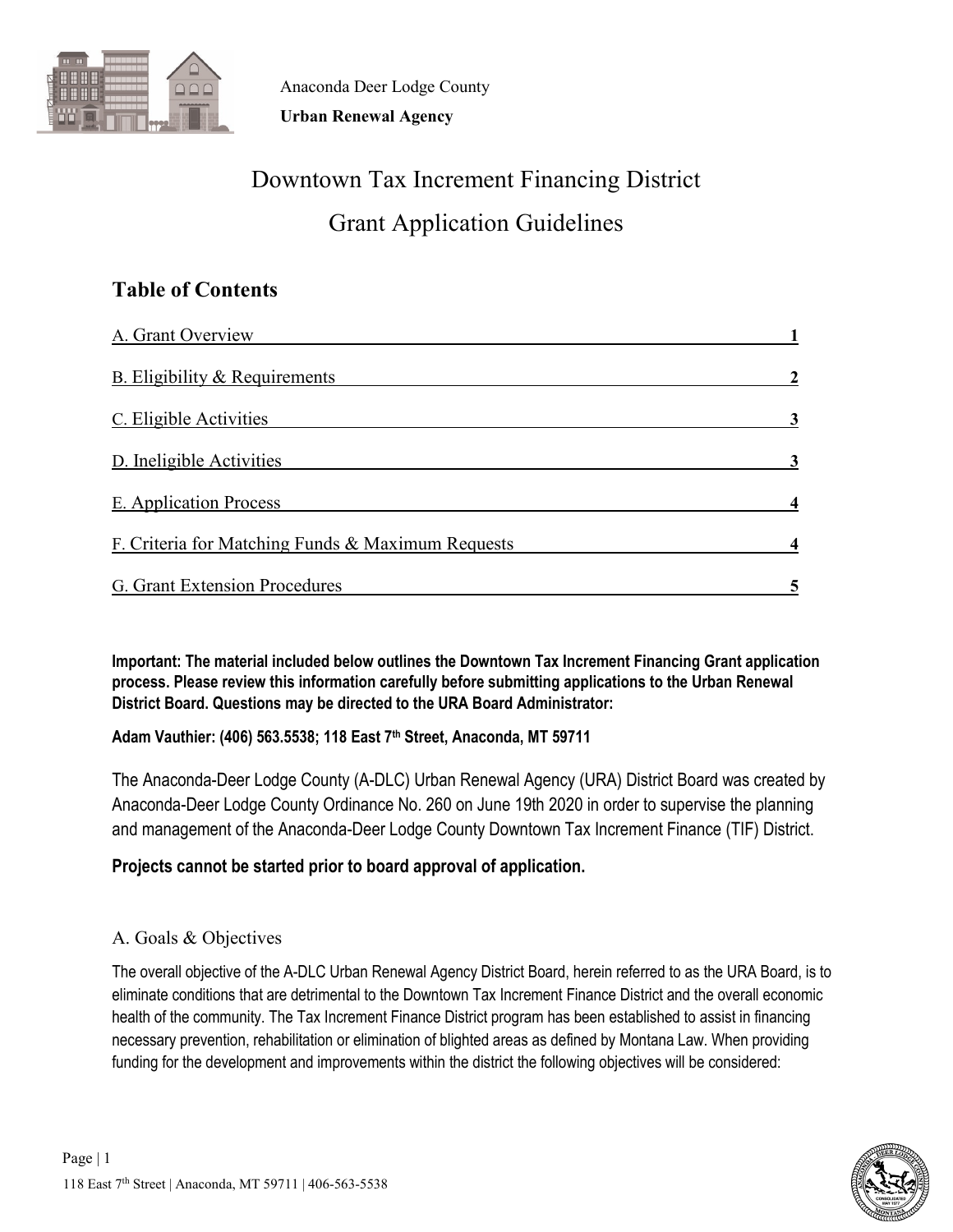

#### **Urban Renewal Agency**

- 1. Maintain the distinct historic character established by the existing architecture in the Central Business District through the protection and restoration of historically and architecturally significant buildings so as to ensure the retention of the community's small town charm and the prevention of physical blight. This will be achieved by the utilization and/or update of existing Design Review Guidelines/Standards, as well as through addressing current physical decay.
- 2. Maintain and promote the Downtown Tax Increment Finance District as the financial, professional, cultural, entertainment, historical, and retail center of Anaconda.
- 3. Maintain diversity by encouraging multi-use development such as second floor housing as redevelopment projects elsewhere have demonstrated that both residential and commercial use lends to the stability of a Central Business District.
- 4. Provide for adequate, accessible parking facilities; relieve multi-modal traffic problems in the area, while promoting and funding infrastructure development projects.
- 5. Encourage intentional place-making a multi-faceted approach to public planning and design that capitalizes on a community's potential – within the Downtown Tax Increment Finance District so as to create public spaces that promote the health and well-being of residents and the local economy; achieved through the clustering of complementary activities and provision of pedestrian facilities that creates a welcoming and pleasant atmosphere and encourages resident and tourist activity within the Central Business District.
- 6. Create a program that will stimulate the Central Business District by utilizing and leveraging companion programs that will result in upgraded property values and invite future renewal in the area and adjoining areas.
- 7. Stimulate private investment, including rehabilitation of existing-to-remain structures by providing physical and economic incentives for development.
- 8. Promote advertising and marketing of the services and amenities within the Central Business District, as well as of community events/festivals with the intent of increasing tourism.
- 9. Restore and improve the character and environment of the Downtown Tax Increment Finance District by supporting the professional completion of long-term community planning efforts that ensure the success of housing, public facility, capital improvement, and maintenance projects addressing the cycle of economic, cultural, and physical decay – including spread of or development of blight – within the Downtown Tax Increment Finance District.

# B. Eligibility & Requirements

- 1. Eligible applicants include the building owner of record or building tenant under lease with written, signed approval of the building owner.
- 2. Projects must be within the boundaries of the Downtown Tax Increment Finance District.
- 3. All financial obligations to the local government must be paid (property taxes, etc.).
- 4. A local business license is required by the applying business or business on premise.
- 5. All government required building permits, license, and inspection must be obtained before the beginning of the project. The URA Board Administrator will verify the permits through the proper departments.
- 6. Up to date building insurance is required.

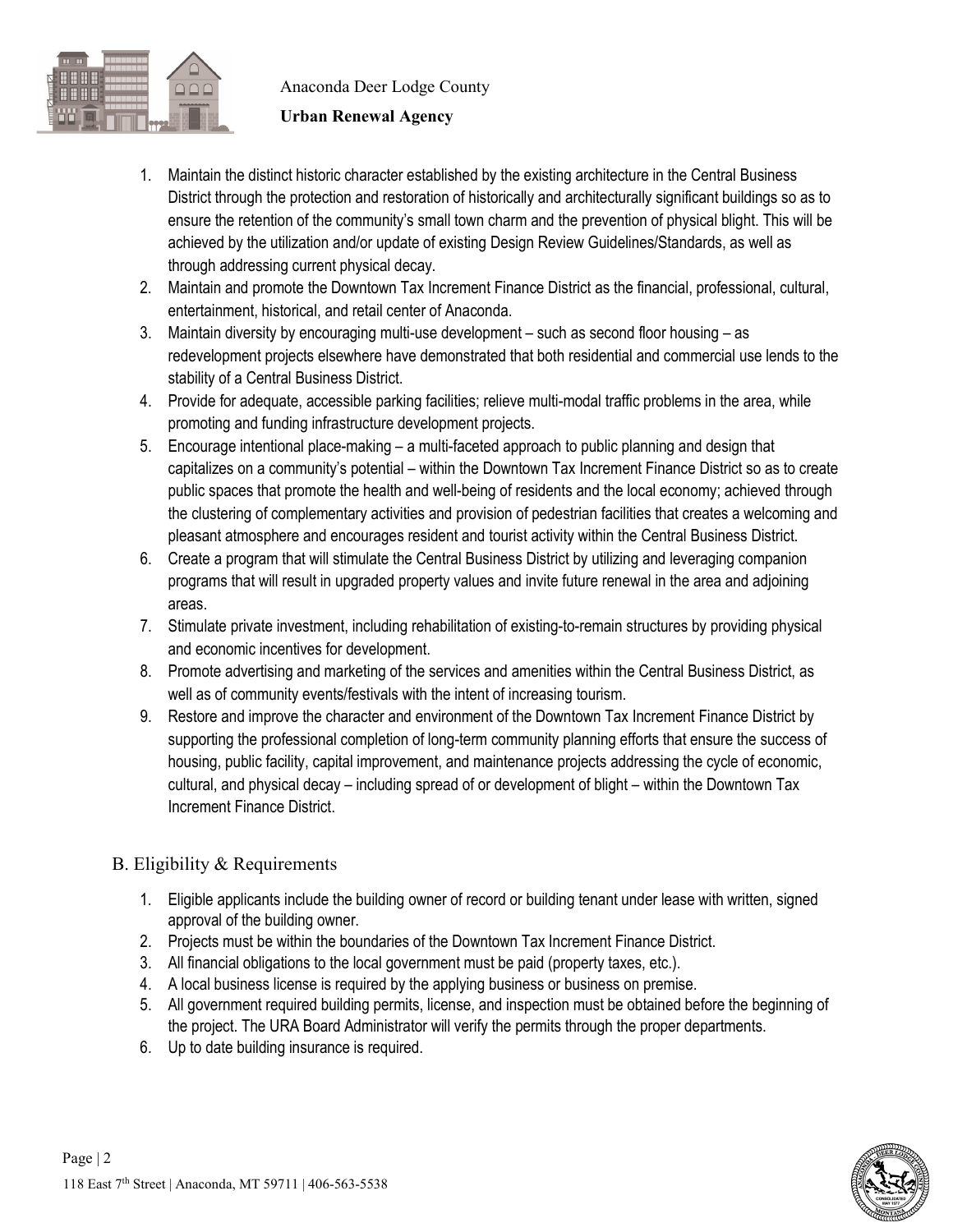

#### **Urban Renewal Agency**

- 7. Two bids or estimates are recommended for all contractor/vendor provided services. If an architect is hired, the board will also consider an architect estimate. Usage of local contractors/vendors is encouraged. If two bids are not provided the board may ask for a second before approval of grant.
- 8. All projects must be completed within an agreed upon timeframe. Failure to complete a project within this timeframe, to secure a URA Board approved extension, or to meet the contract required criteria and work could result in funding reverting back to the Downtown Tax Increment Finance District program. See Section G for grant extension procedure.
- 9. Project applicants must be able to show how they will finance the proposed project, including a clear demonstration of how the required grant match will be satisfied. See Section F for grant match requirements.
- 10. Applicant must clearly state how the project assists the URA goals.
- 11. **If the building is contributing or on the national historic register, a consult with the local and state historic preservation offices about design is required.**

### C. Eligible Activities

Per Ordinance 236, the URA Board may consider the following activities to receive Downtown Tax Increment Finance District funding:

- 1. Exterior Repainting: Surfaces that have never been painted will be reviewed on an individual basis.
- 2. Parapet Wall Repair
- 3. Restoration of Architectural Features
- 4. Awnings
- 5. Entry Door/ Window Improvements
- 6. Repair of sidewall or stucco
- 7. Professional building design/engineering (PAR/PER)
- 8. Repointing mortar joints/ cleaning and waterproof coating of masonry buildings. Cleaning and waterproofing must be performed by the least invasive means. Guidance may be obtained from the State Historic Preservation Office or Montana Preservation Alliance.
- 9. Storefront Restoration based on historic photographs, documentation, or professional renderings for buildings on the historic register. The board may ask the applicant to meet with SHPO or Historic Resources Board prior to funding the project.
- 10. Signs: all funded signs must meet the design standards for the Central Business Development District (CBDD) illustrated in the Development Permit System and relevant ADLC Ordinances. URA Board can provide design recommendations.
- 11. Public Improvements such as parking lots, sidewalks, etc.
- 12. Code improvements necessary to bring a building up to code or to expand the functionality or value of an existing building such as utilities or fire regress.
- 13. Architectural/ Engineering Design assistance as depicted in the Project Funding Matrix included with this application – can be utilized to match private and/or grant monies.
- 14. Assistance for energy improvements such as energy efficient windows, lighting, etc., can be utilized to match private and/or grant monies.
- 15. Assistance for roof repair and foundation work per the Project Funding Matrix included in this application.

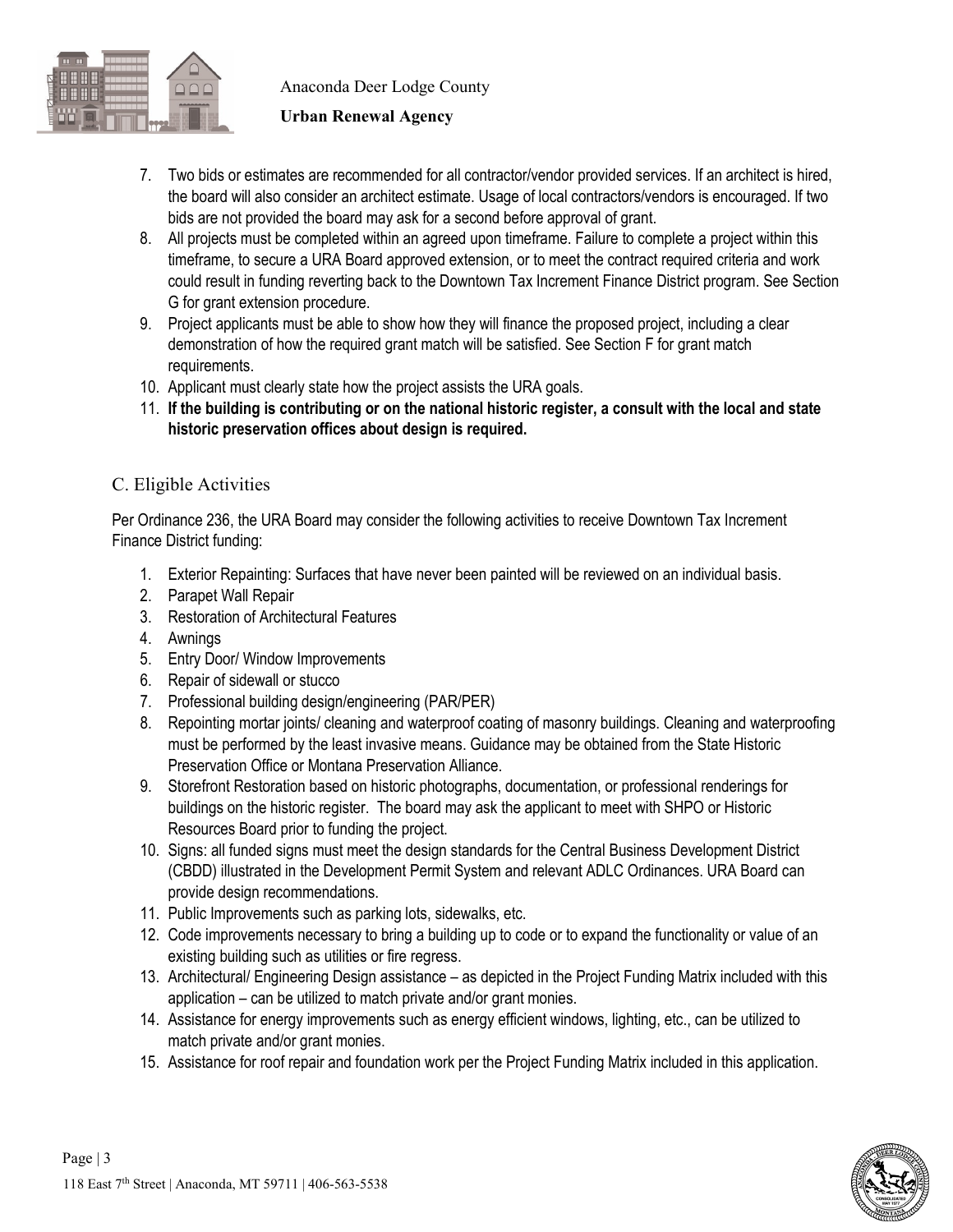

#### **Urban Renewal Agency**

- 16. Unless explicitly noted in the Ineligible Activities section of this Guideline, project proposals can be submitted for review. However, the aforementioned Eligible Activities will receive priority during application review.
- D. Ineligible Activities
	- 1. Vinyl or Aluminum siding over repairable surfaces as a primary material.
	- **2. Reimbursement of projects started prior to board approval. However, emergency/time sensitive infrastructure projects can be considered for financial assistance at the discretion of the URA Board.**
	- 3. Personal cost of project management such as travel and living expenses.

#### E. Application Process

Any business within the Downtown TIF District boundaries seeking tax increment grant financing must submit a completed written application for each TIF assisted project. The following procedure expedites the application process and review of TIF funding requests.

- 1. Grant Application: The Downtown TIF grant application and guideline will be publically released by the URA Board Administrator a minimum of three (3) weeks prior to the application due date. Grant categories include:
	- a. Façade Improvement: exterior painting, parapet wall repair, awnings repair/installation, entry door/window improvements, sidewall/stucco repair, cleaning/coating of masonry buildings, signs, and storefront restoration.
	- a. Structural Improvement: code improvements (necessary to bring a building up to code or to expand functionality/value), energy improvements, roof repair, and foundation work.
	- b. Infrastructure: accessing external utilities, parking lots, sidewalks.
	- c. Technical Assistance: providing match for professional technical services (i.e. PAR, PER, etc.),
- 2. Administrative Review: The URA Board will review grant applications quarterly with special grant cycles being opened when additional funds are available. The URA Board Administrator will publically announce Downtown TIF grant cycles. The URA Board Administrator may contact the applicant with questions from the URA Board or requests for more information.
- 3. Board Review and Approval: The URA Board, at their next scheduled meeting, will evaluate applications. using the established Scoring Criteria and Administrator comments. After review, the URA Board will approve or deny applications by formal vote. The board reserves the right to approve partial funding of grant requests, to invoke special terms, and/or change requests.
- 4. Notification of Award: Applicants will be notified of award status via a letter within 30 business days of the URA Board Administrator receiving the application. If approved, the applicant will also receive instructions on how to proceed with executing the Grant Agreement. If partial funding, special terms, or a change request were part of the board approval, the applicant will also be notified at this time.
- 5. Grant Agreement: If awarded Downtown TIF monies, the applicant must execute a legally binding Grant Agreement with Anaconda-Deer Lodge County and the URA Board. This agreement will establish the terms and conditions of the awarded Downtown TIF Grant, including payment of required matching funds, disbursement schedule, specification of project start and completion dates, and a guarantee of repayment of

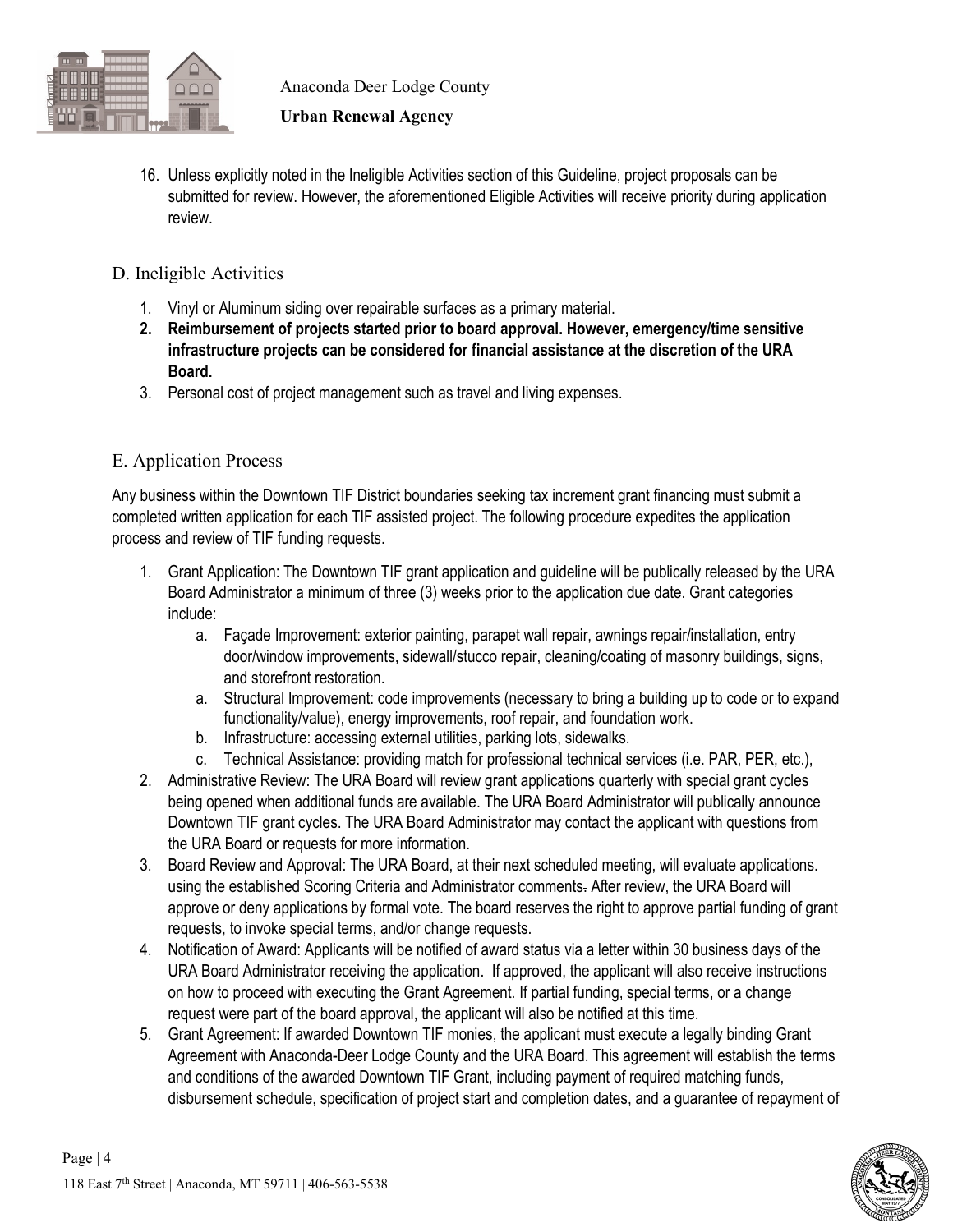

#### **Urban Renewal Agency**

#### all Downtown TIF monies if the applicant violates any of the Grant Agreement terms and conditions. A signed copy of the Grant Agreement must be received by the URA Board Administrator by the date noted in the contract. If a signed Grant Agreement is not received by the URA Board Administrator within the allotted time, **the grant award will be void**.

#### F. Criteria for Matching Funds & Maximum Requests

All Downtown TIF Awards are required to meet match requirements and request maximums as displayed below. Projects that do not meet the match requirements will not be funded. Any project request amount exceeding the maximums will be funded at the maximum level.

|                                                                | <b>Matching Funds</b> |              |  |
|----------------------------------------------------------------|-----------------------|--------------|--|
| Project                                                        | <b>Required Match</b> | Max. Request |  |
| Façade Improvements                                            | 50%                   | \$12,500     |  |
| Infrastructure                                                 | 50%                   | \$7,500      |  |
| Structural Improvement                                         | 50%                   | \$7,500      |  |
| <b>Technical Assistance</b>                                    | 50%                   | \$7,500      |  |
| Emergency (reimbursement for previously<br>completed projects) | 50%                   | \$3,250      |  |

# G. Grant Extension Procedures

Grants that are unable to meet contract deadlines when funds are awarded must complete the following in order to receive the full award. The URA Board Administrator and URA Board have final approval of extensions.

- 1. Notify the URA Board Administrator no later than seven (7) business days before the original completion date.
- 2. Send the URA Board Administrator a written letter of explanation and need for the extension with a proposed new deadline.
- 3. Only one extension is allowed for a maximum of six months.